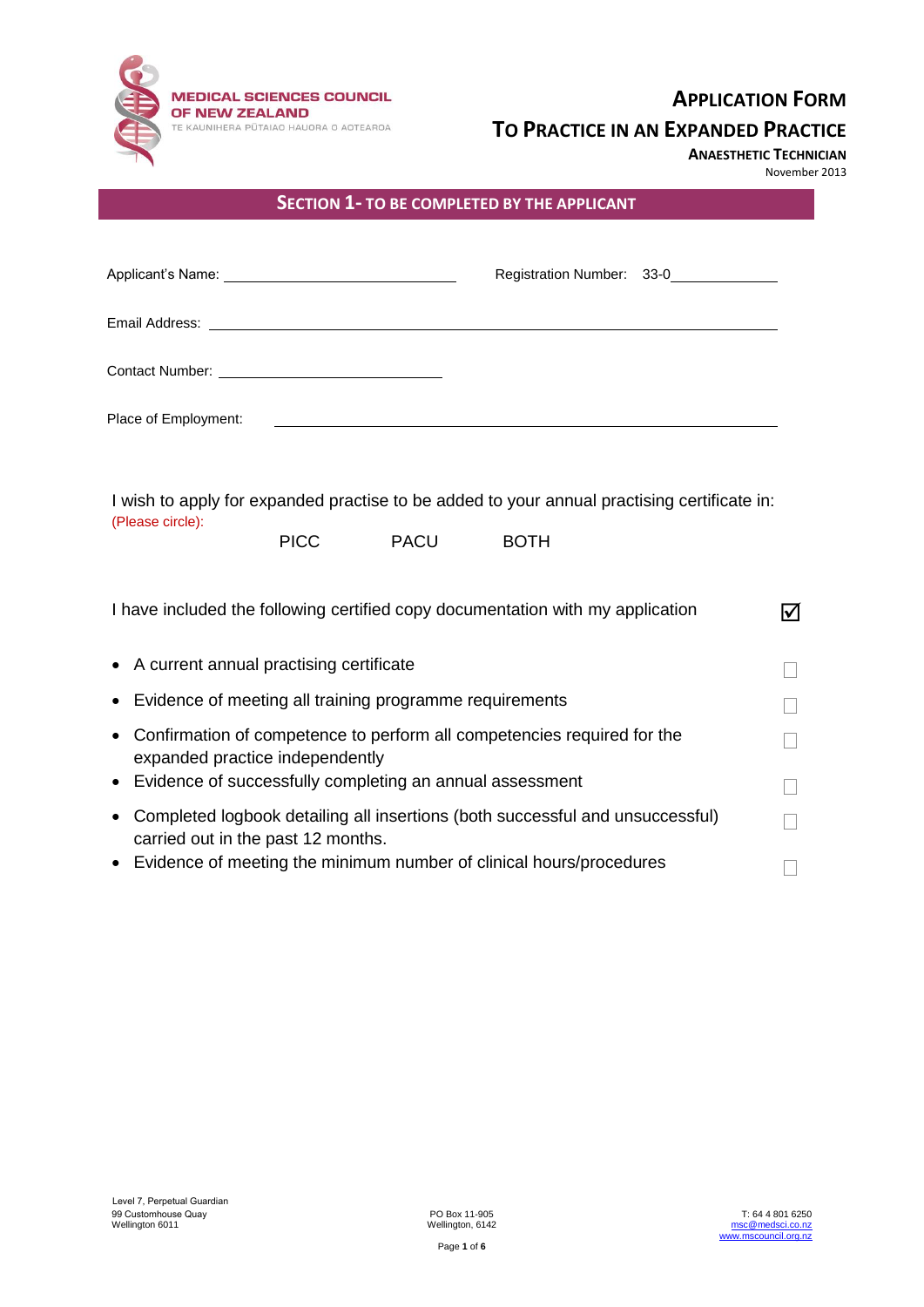

### **APPLICATION FORM TO PRACTICE IN AN EXPANDED PRACTICE**

**ANAESTHETIC TECHNICIAN** November 2013

# **Declarations**

| I declare the following:                                                                                                                                                                                           |  |
|--------------------------------------------------------------------------------------------------------------------------------------------------------------------------------------------------------------------|--|
| I certify that all the information provided in this application is true and correct in every<br>$\bullet$<br>particular.                                                                                           |  |
| I understand upon approval the Council will place a condition on my annual practising<br>$\bullet$<br>certificate (APC) allowing me to work in an expanded practice role; and                                      |  |
| I will need to apply to have that expanded practice activity included as a condition on my<br>$\bullet$<br>APC each year as a component of the APC application renewal process.                                    |  |
| I understand I will need to provide evidence of continuing professional development<br>$\bullet$<br>activities that relate to the expanded practice activity which have been included as a<br>condition on my APC. |  |
| • I understand I can only work in an expanded practice activity that has been approved by<br>the Medical Sciences Council                                                                                          |  |
| All the information provided with this application is true and correct in every particular.<br>$\bullet$                                                                                                           |  |
| I declare I have completed all requirements of a hospital-based training programme<br>$\bullet$                                                                                                                    |  |

**Applicant's Signature Date**

**Note:** Under section 172 of the Health Practitioners Competence Assurance Act 2003, any person who commits an offence if they make any declaration or representation that, to their knowledge, is false or misleading, may be liable on summary of conviction to a fine not exceeding \$10,000.00.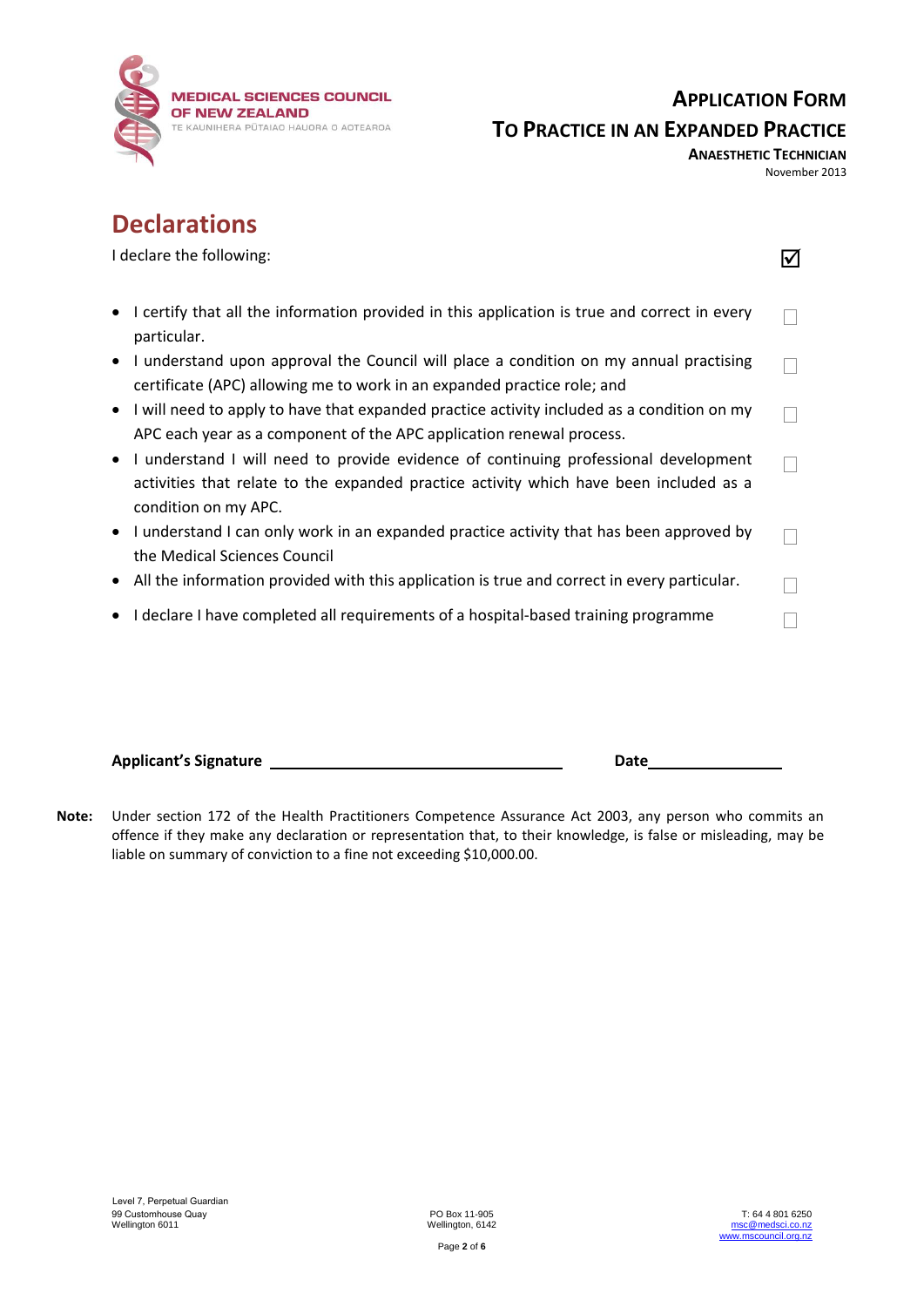

#### **APPLICATION FORM**

#### **TO PRACTICE IN AN EXPANDED PRACTICE**

**ANAESTHETIC TECHNICIAN**

November <sup>2013</sup> **SECTION 2- TO BE COMPLETED BY CLINICAL DIRECTOR OF ANAESTHESIA**

This section needs to be completed by a registered medical anaesthetist who is responsible for the anaesthetic department at the health care facility

| Name:                               | <b>Registration Number:</b><br><u> 1989 - Jan Sterlinger von Berger von Berger von Berger von Berger von Berger von Berger von Berger von Berger</u> |
|-------------------------------------|------------------------------------------------------------------------------------------------------------------------------------------------------|
|                                     |                                                                                                                                                      |
| <b>Healthcare Facility:</b>         |                                                                                                                                                      |
| Contact Number: The Contact Number: | Position:                                                                                                                                            |

Expanded practice must be focused on meeting patient needs and improving patient outcomes. Expansion of an anaesthetic technician's practice must meet an identified gap(s) in health services. Anaesthetic technicians working in an expanded role must have the required knowledge and skills and have the necessary supports to continue in that role.

## **Confirmation of competency in PICC line insertions**

| I certify that |                                                         |  |  | (applicant's name) has completed a |  |        |  |
|----------------|---------------------------------------------------------|--|--|------------------------------------|--|--------|--|
|                | training programme in PICC line insertions at           |  |  |                                    |  | (named |  |
|                | healthcare facility) and is competent in the following: |  |  |                                    |  |        |  |

| <b>PICC Line Insertions</b>                                  |                                                            | М |
|--------------------------------------------------------------|------------------------------------------------------------|---|
| • Ultrasound training for vascular access                    | Seldinger Technique                                        |   |
| <b>CXR Education</b>                                         | Tip guidance technique<br>$\bullet$                        |   |
| Aseptic technique                                            | Simulation training of needling<br>$\bullet$<br>techniques |   |
| Informed consent, Time Out and<br>$\bullet$<br>documentation | Recommended reading material<br>$\bullet$                  |   |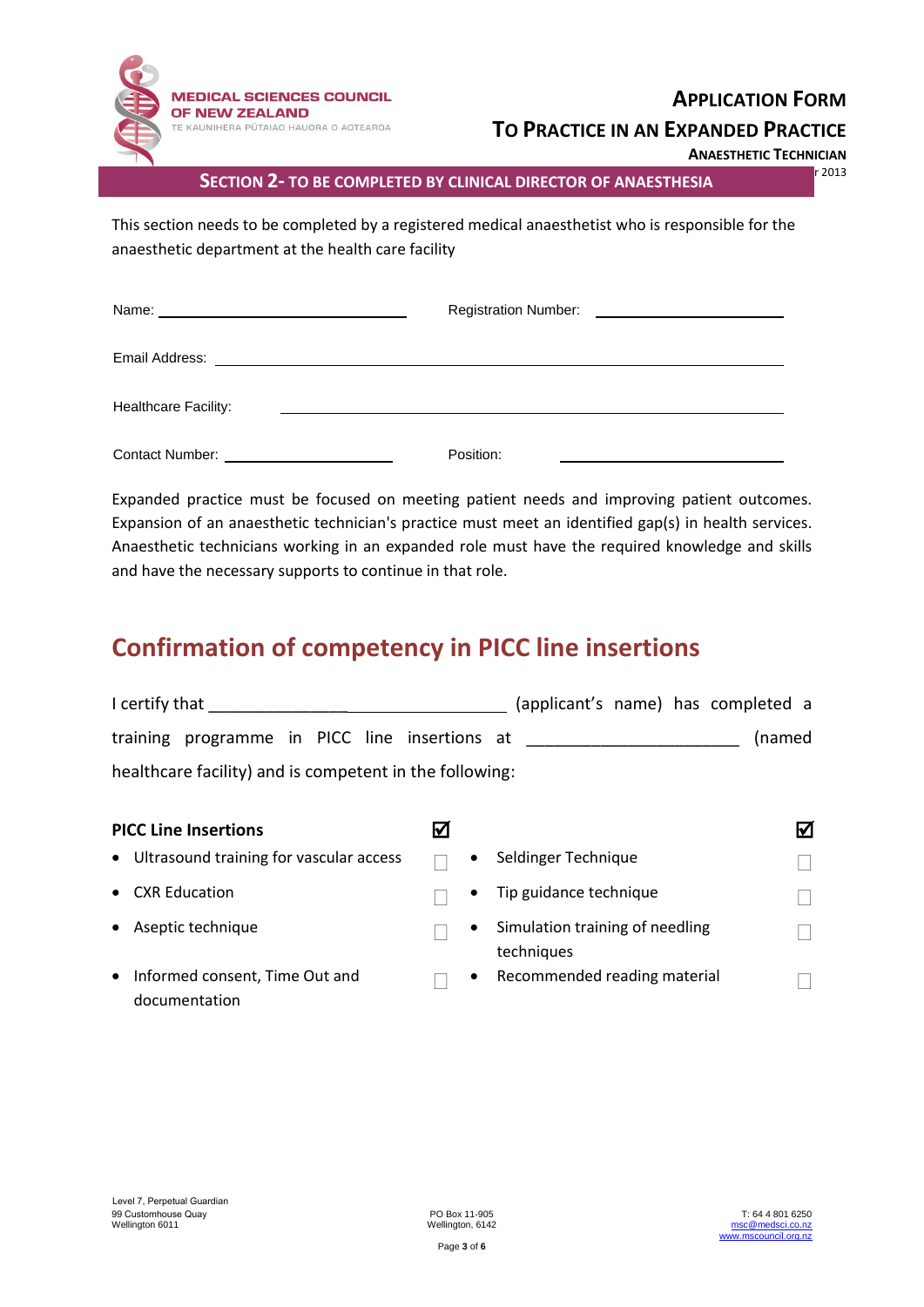

### **APPLICATION FORM**

#### **TO PRACTICE IN AN EXPANDED PRACTICE**

**ANAESTHETIC TECHNICIAN**

| November 2013 |  |
|---------------|--|
|               |  |

| Competence                                                                                                   |  |
|--------------------------------------------------------------------------------------------------------------|--|
| • Ability to perform all steps of the procedure independently and according to healthcare<br>facility policy |  |
| • Has successfully completed all requirements of the PICC line insertion training programme                  |  |
| • Has the requisite theoretical knowledge                                                                    |  |
|                                                                                                              |  |

I confirm that \_\_\_\_\_\_\_\_\_\_\_\_\_\_\_ (applicant's name) is able to perform all components of PICC line insertions in a safe and competent manner and in accordance with the hospitals policy and protocols.

(Signed) (Date)

**Note:** Under section 172 of the Health Practitioners Competence Assurance Act 2003, any person who commits an offence if they make any declaration or representation that, to their knowledge, is false or misleading, may be liable on summary of conviction to a fine not exceeding \$10,000.00.

\_\_\_\_\_\_\_\_\_\_\_\_\_\_\_\_\_\_\_\_\_\_\_\_\_\_\_\_\_\_\_\_\_\_\_ \_\_\_\_\_\_\_\_\_\_\_\_\_\_\_\_\_\_\_\_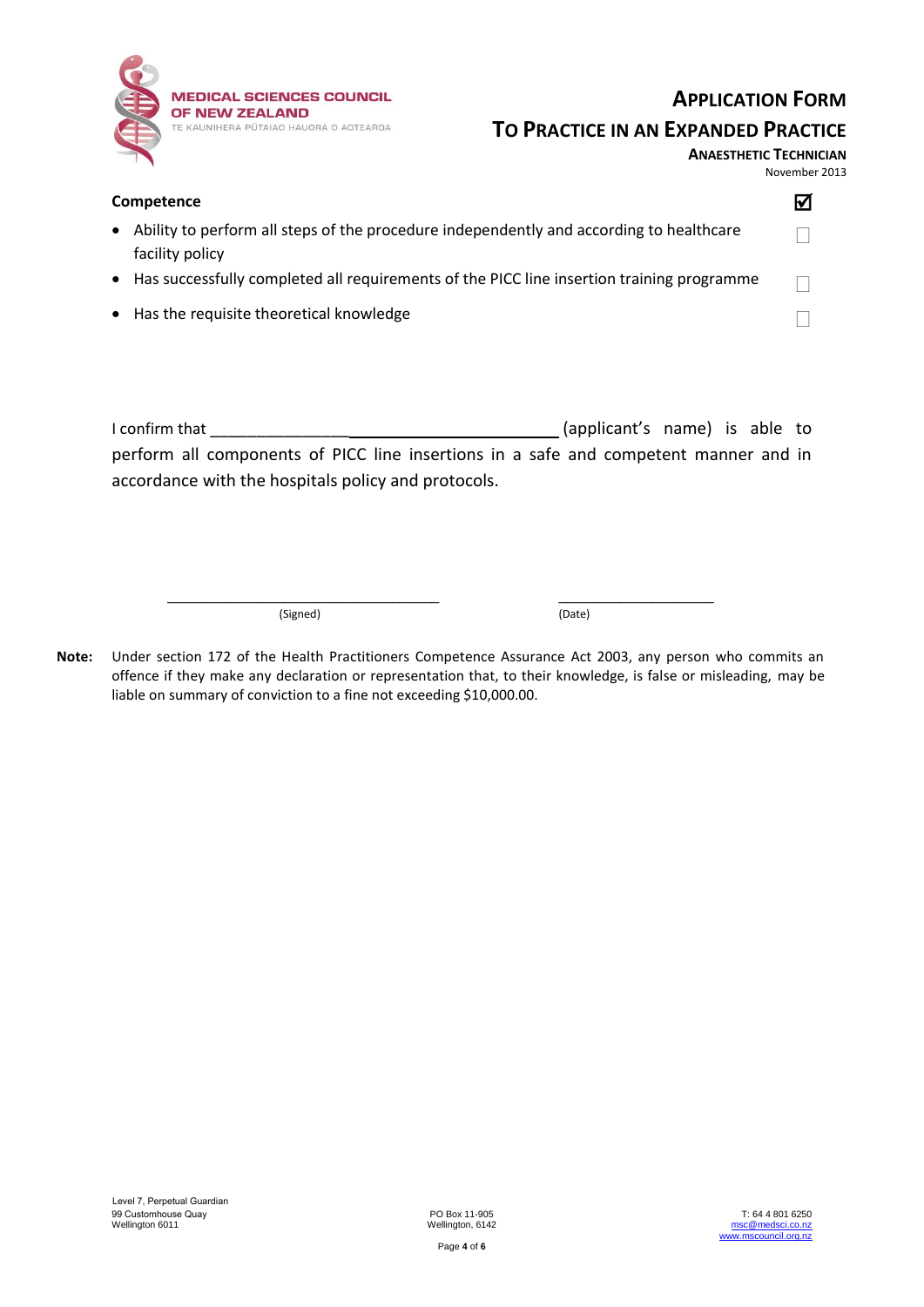

**Confirmation of competency in PACU** 

### **APPLICATION FORM TO PRACTICE IN AN EXPANDED PRACTICE**

**ANAESTHETIC TECHNICIAN**<br>November 2013

| I certify that                                                                              |   | (applicant's name)                                           | has    |
|---------------------------------------------------------------------------------------------|---|--------------------------------------------------------------|--------|
|                                                                                             |   | (named                                                       |        |
| healthcare facility) and is competent in the following <b>PACU</b> standards:               |   |                                                              |        |
|                                                                                             |   |                                                              |        |
| <b>Airway Management</b>                                                                    | ☑ |                                                              | ☑      |
| Removal of artificial airways                                                               |   | <b>Maintenance of Universal Precautions</b>                  |        |
| Positioning of artificial airways to<br>$\bullet$<br>maintain respiration                   |   | Selection and preparation of<br>appropriate airway equipment |        |
| <b>Monitoring Assessment and Care</b>                                                       | ☑ |                                                              | ☑      |
| Communication with patient                                                                  |   | Plan of care                                                 |        |
| Monitoring of fluid balance, fluid<br>therapy                                               |   | Monitoring of comfort levels and/or<br>adverse reactions     | П      |
| Monitoring of operation sites, drain<br>and wound care                                      |   | Monitoring emergencies - respiratory<br>and cardiovascular   | П      |
| Drug therapy assessment, assessment<br>of pain                                              |   | Pharmacology of common drugs used<br>in the PACU phase       | $\Box$ |
| <b>Patient Care Handover</b>                                                                | ☑ |                                                              | ☑      |
| Documentation requirements                                                                  |   | Handing over to ward staff                                   |        |
| Communication requirements for<br>$\bullet$<br>patient handover                             |   | Handing over to PACU colleague                               |        |
| Accepting handover from the<br>anaesthetist                                                 |   |                                                              |        |
| Competence                                                                                  |   |                                                              | М      |
| Ability to perform all PACU activities independent and according to the healthcare facility |   |                                                              |        |
|                                                                                             |   |                                                              |        |

| • Ability to perform all PACU activities independent and according to the healthcare facility |  |
|-----------------------------------------------------------------------------------------------|--|
| policy                                                                                        |  |
| • Has successfully completed all requirements of the PACU training programme                  |  |

 $\bullet$  Has the requisite theoretical knowledge  $\Box$